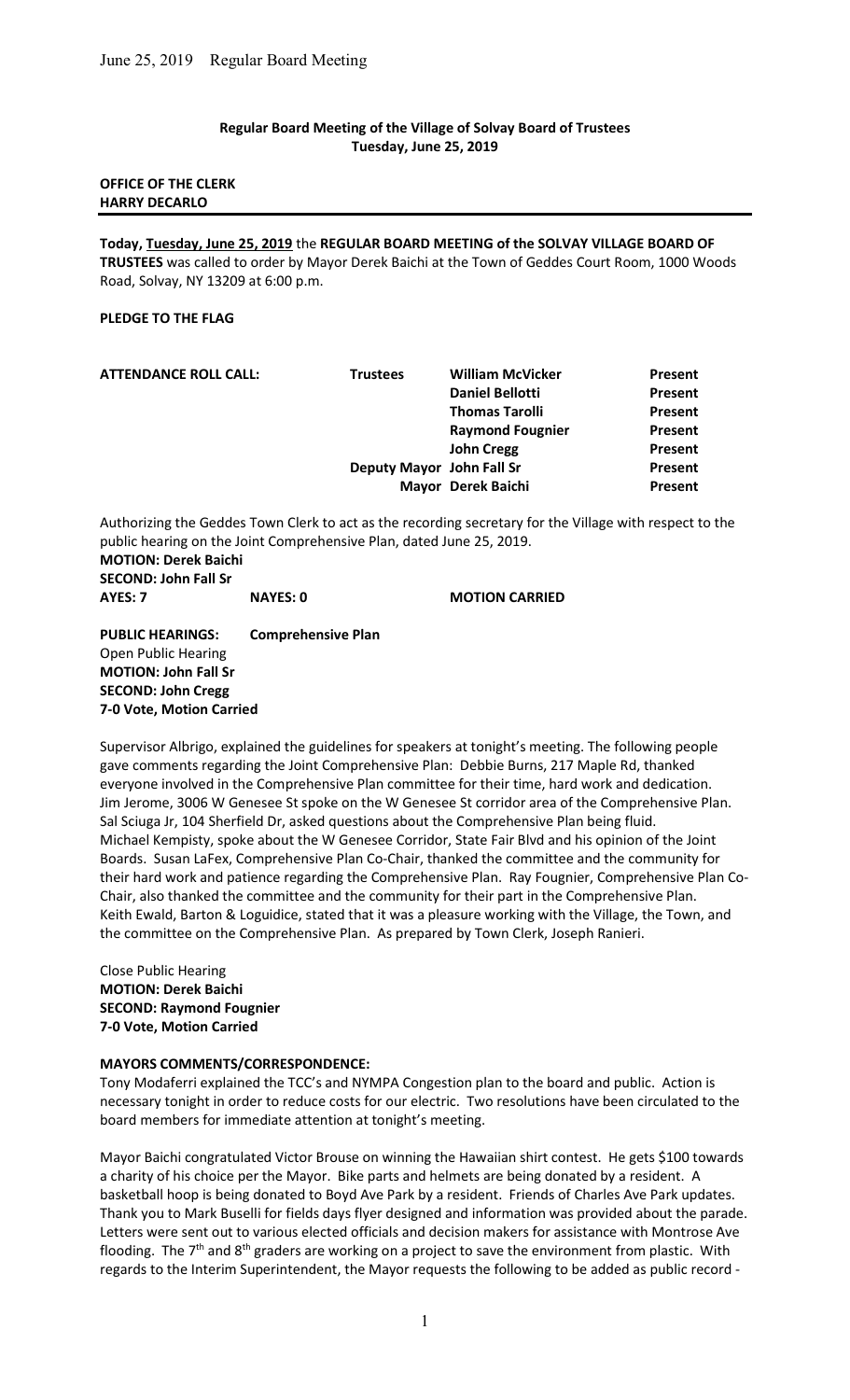NYCOM ruled in favor of Mayor Baichi's appointment of Charles Orr Jr. The resolution to rescind the appointment on June 5, 2019 is null and void and invalid.

# COMMITTEE REPORTS:

| Administrative<br>Legal<br><b>Treasurer</b> | <b>Mayor Derek Baichi - None</b><br>Kevin Gilligan, Village Attorney - None<br>Cheryl Visconti, Treasurer - Further clarified the importance of Tony                                                                                                                                                                                                                                                                                                                                                                                                                                                                                                                                                                                                                                                                                                                                                                                                                                                                                                                                                                                                                                                                                                                                                                                                                                                                                                                                                                                                                                                                                                            |
|---------------------------------------------|-----------------------------------------------------------------------------------------------------------------------------------------------------------------------------------------------------------------------------------------------------------------------------------------------------------------------------------------------------------------------------------------------------------------------------------------------------------------------------------------------------------------------------------------------------------------------------------------------------------------------------------------------------------------------------------------------------------------------------------------------------------------------------------------------------------------------------------------------------------------------------------------------------------------------------------------------------------------------------------------------------------------------------------------------------------------------------------------------------------------------------------------------------------------------------------------------------------------------------------------------------------------------------------------------------------------------------------------------------------------------------------------------------------------------------------------------------------------------------------------------------------------------------------------------------------------------------------------------------------------------------------------------------------------|
|                                             | Modaferri's recommendation of the two resolutions involving TCC's and<br>NYMPA congestion. Tax collection to date was discussed. Trustee<br>Fougnier requested that checks issued by the village started to get<br>audited by the village board.                                                                                                                                                                                                                                                                                                                                                                                                                                                                                                                                                                                                                                                                                                                                                                                                                                                                                                                                                                                                                                                                                                                                                                                                                                                                                                                                                                                                                |
| <b>Police</b>                               | Allen Wood, Police Chief - Reported 1055 calls for the month of May.<br>15 FLUP, 4 felonies, 27 misdemeanors, 114 STOP, 1 DWI, 107 VEHP and<br>10 MVC.                                                                                                                                                                                                                                                                                                                                                                                                                                                                                                                                                                                                                                                                                                                                                                                                                                                                                                                                                                                                                                                                                                                                                                                                                                                                                                                                                                                                                                                                                                          |
| <b>Electric</b>                             | Harry DeCarlo, Village Clerk - Spoke on behalf of J. Hawksby and J.<br>Kurtz - Recent outages on Saturday morning were related to a squirrel<br>chewing through a 5 KV underground cable at the Charles Ave ratio<br>bank. Sun morning the R450 trip and restore was due to an animal on<br>the 3-gang switch on Orchard Rd. On Monday, 2:00-2:30 am, National<br>Grid had a trip on the #8 Line and cause is unknown at this time. A<br>portion of our Substation did not re-energize as it should have. We are<br>investigating this occurrence. The line crews did a great job responding<br>to outages and by doing so, it kept them as minimal as possible.<br>Continue tree trimming on Orchard Rd. Continue to work on Conklin<br>and Caroline to upgrade our system from 5 KV to 15 KV. Grimm Tree<br>contractors to remove dangerous trees on Orchard Rd. Trustee Cregg,<br>Joe Hawksby and John Kurtz met and discussed the decision to proceed                                                                                                                                                                                                                                                                                                                                                                                                                                                                                                                                                                                                                                                                                                       |
|                                             | with this project.                                                                                                                                                                                                                                                                                                                                                                                                                                                                                                                                                                                                                                                                                                                                                                                                                                                                                                                                                                                                                                                                                                                                                                                                                                                                                                                                                                                                                                                                                                                                                                                                                                              |
| DPW/Highway                                 | Charles Orr Jr, Interim DPW Superintendent - Reported on various<br>catch basin repairs, asphalt repairs and lawn maintenance. 12 sewer<br>calls throughout the month with 2 digs required. Great job by Chris<br>DeSantis for building life guard chairs for the pool this year.                                                                                                                                                                                                                                                                                                                                                                                                                                                                                                                                                                                                                                                                                                                                                                                                                                                                                                                                                                                                                                                                                                                                                                                                                                                                                                                                                                               |
| Library                                     | Dan Golden, Library Director - Please note that our summer hours will<br>go into effect from June 16 to September 1. Our summer hours will be:<br>Monday-Wednesday 9am-8pm, Thursday and Friday 9am-5pm,<br>Saturday 9am-1pm, Sunday we will be closed during the summer.<br>Coming soon: upgrade of our Website, Solvaylibrary.org, by the<br>Syracuse Design Group. The scanning and digitization of the Solvay<br>Process Collection is rapidly progressing. We are hoping to provide<br>digital copies of older items of our collection via the library's website in<br>the coming weeks. At the start of the school year, September 2019, the<br>Director will work with the Solvay School District to find volunteers for<br>the May booksale and other events. According to Dan, these are the<br>upcoming programs for the 2019 Summer Reading Program: MOST<br>Science Show-Monday, July 15 at 10:00 a.m.<br>The MOST Summer Library Program will bring a 45-minute interactive<br>demonstration.<br>Dan the Snakeman-Friday, July 19 at 10 a.m. Dan Chase, the<br>'Snakeman,' will present live reptiles to teach about wildlife and the<br>environment from all around the world. Moreland the Magician-<br>Monday July 22 at 10:00 a.m. Moreland the Magician will use a wide<br>variety of magic tricks to celebrate the fun of reading. Water Balloon<br>Toss, Thursday, July 25, 2p.m. For kids of all ages. Zoo to You-Monday,<br>August 5 at 10:00 a.m. Live animals from the Rosamond Gifford Zoo will<br>visit the library. Our next Report to the Village Trustees will provide<br>more information on our upcoming Summer Reading Program. |
| Codes/Pool                                  | Anthony Alberti - Reported on various inspections being completed as<br>well as high grass letters being sent out. The codes committee will not<br>be meeting again until September. The pool is up and running but this is<br>not possible without all the help from the summer help, life guards and<br>village employees. New flags are flying and the new designed "S" has<br>been painted on the floor of the pool. These additions have been done                                                                                                                                                                                                                                                                                                                                                                                                                                                                                                                                                                                                                                                                                                                                                                                                                                                                                                                                                                                                                                                                                                                                                                                                         |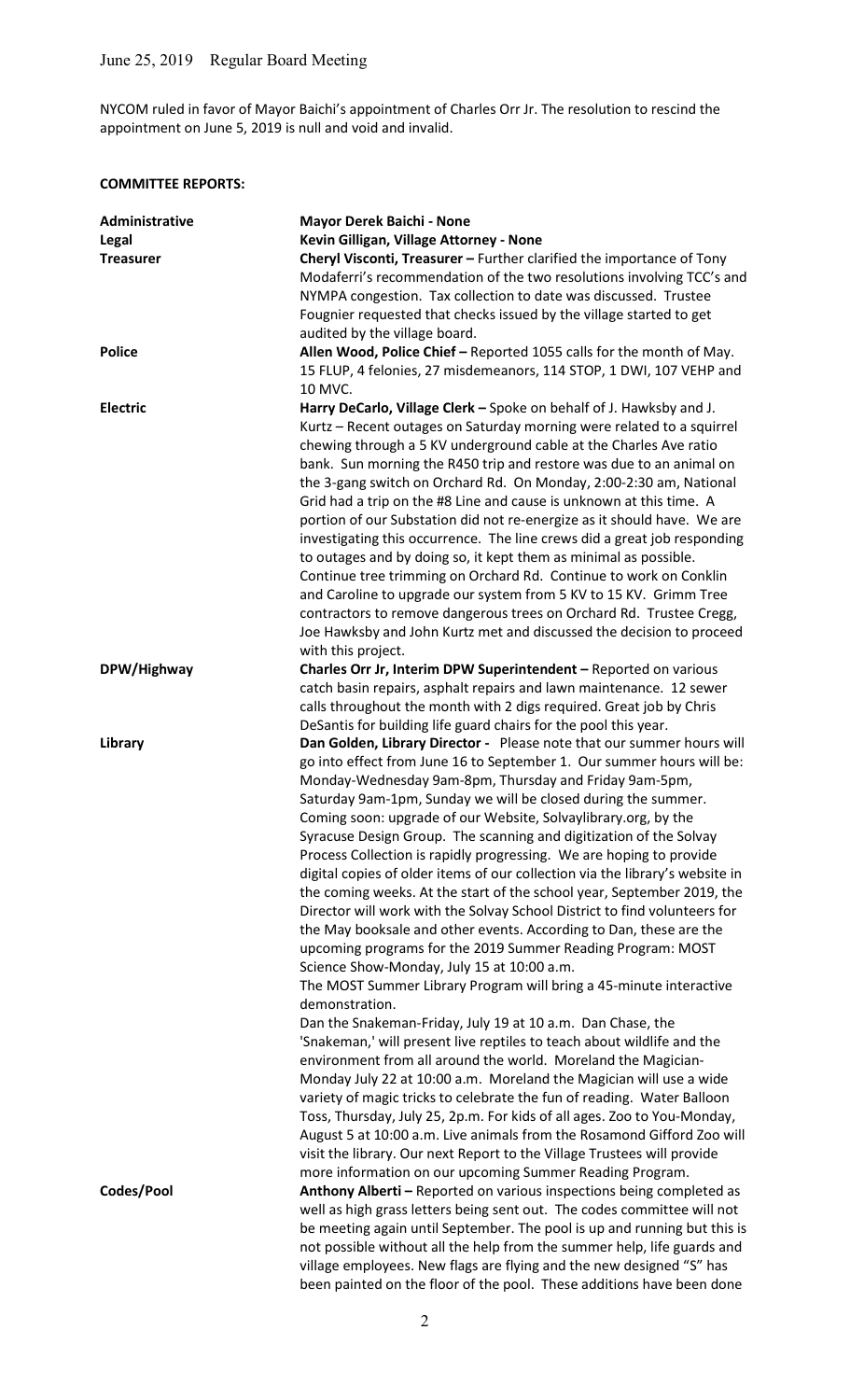|                                | for the community and the pool is something to be proud of. The<br>Mayor noted that the pool will be free for village residents on July 4 <sup>th</sup> .<br>All departments should be recognized for their hard work and<br>dedication to this village. Without these people the village does not                                             |
|--------------------------------|------------------------------------------------------------------------------------------------------------------------------------------------------------------------------------------------------------------------------------------------------------------------------------------------------------------------------------------------|
|                                | function.                                                                                                                                                                                                                                                                                                                                      |
| <b>Stormwater/Montrose Ave</b> | Mark Malley, Village Engineer - Montrose Ave, Oakridge Drive and Pine<br>Hill drainage was addressed.                                                                                                                                                                                                                                          |
| <b>Celebrations</b>            | <b>Mayor Derek Baichi</b> – The Solvay Field Days are back on August $16^{th}$ - $17^{th}$<br>this year. Fireworks, food, live music, rides and various family activities<br>will take place. Funded solely on donations from the community and<br>local businesses.                                                                           |
| <b>Buildings</b>               | <b>John Fall Sr, Trustee</b> – The next committee meeting is on July $10^{th}$ , 6:00<br>pm, Solvay FD. A public meeting will take place at the Town of Geddes<br>on July 17 <sup>th</sup> to discuss plans for the new Village Hall. A discussion broke<br>regarding who is for the new village hall and who is against it.                   |
| <b>Comprehensive Plan</b>      | John Cregg, Trustee $-$ a vote will take place tonight to approve the plan.                                                                                                                                                                                                                                                                    |
| <b>Charles Ave Park</b>        | Bill Ekstrand - Reported that the company Play by Design has been<br>contacted and the new build of playground equipment is targeted for<br>Spring 2020. Playground equipment will be according to age groups and<br>volunteers are welcome as we get closer. Various people in attendance<br>showed their support and committed to volunteer. |
| <b>RESOLUTIONS:</b>            |                                                                                                                                                                                                                                                                                                                                                |

- 1. Authorization from the Board of Trustees to purchase the recommended TCC's from the NYISO for the contract period November 1, 2019 through October 31, 2020. The number of TCC's purchased is 46 MW @ #13,785.20 ea. = \$634,119.20. 25% (\$158,529.80) is due to NYISO by July 17, 2019 with the balance due to October 2019. MOTION: John Fall Sr SECOND: Daniel Bellotti AYES: 7 NAYES: 0 MOTION CARRIED
- 2. Authorization from the Board of Trustees to join the NYMPA Congestion Mitigation Plan (CMP) for the one time buy in payment effective January 1, 2017 of \$191,000 which can be paid in up to 6 monthly payments of \$31,833.33 ea. The purpose of joining the CMP is to defer any additional cost that may be incurred for congestion beyond the 46 MW of coverage. The rate is based on the balance of the CMP January 1, 2017 which was approximately \$1,125,000 at that time. The balance currently is approximately 4,260,000. MOTION: Raymond Fougnier

| <b>SECOND: William McVicker</b> |                 |                       |
|---------------------------------|-----------------|-----------------------|
| AYES: 7                         | <b>NAYES: 0</b> | <b>MOTION CARRIED</b> |

- 3. Authorization from the Board of Trustees to pay C&S Engineers \$16,325.00 for services rendered from 5/1/19 to 5/31/19. (Total Cost to the Village is: \$14,722.50)
	- Below are the specific projects that will be reimbursed through Grant or the County:
		- Invoice No. 0179787 Project No. 114.220.002 Upper Gertrude Park Walkways SAM Grant
		- Invoice No. 0179788 Project No. 114.222.001 Aquatic Spray Park Grant
		- Invoice No. 0179791 Project No. 114.229.001 Boyd Park Improvements Community Development Grant

## MOTION: John Fall Sr

 SECOND: William McVicker AYES: 7 NAYES: 0 MOTION CARRIED

4. Authorization from the Board of Trustees to pay Costello, Cooney & Fearon, PLLC \$10,399.70 for services rendered for the month of May 2019.

|                                 | \$1833.00 is for Electric and \$155.00 is for the PBA. |
|---------------------------------|--------------------------------------------------------|
| <b>MOTION: William McVicker</b> |                                                        |
| <b>SECOND: Raymond Fougnier</b> |                                                        |
| AYES: 7                         | <b>NAYES: 0</b>                                        |
|                                 |                                                        |

**MOTION CARRIED**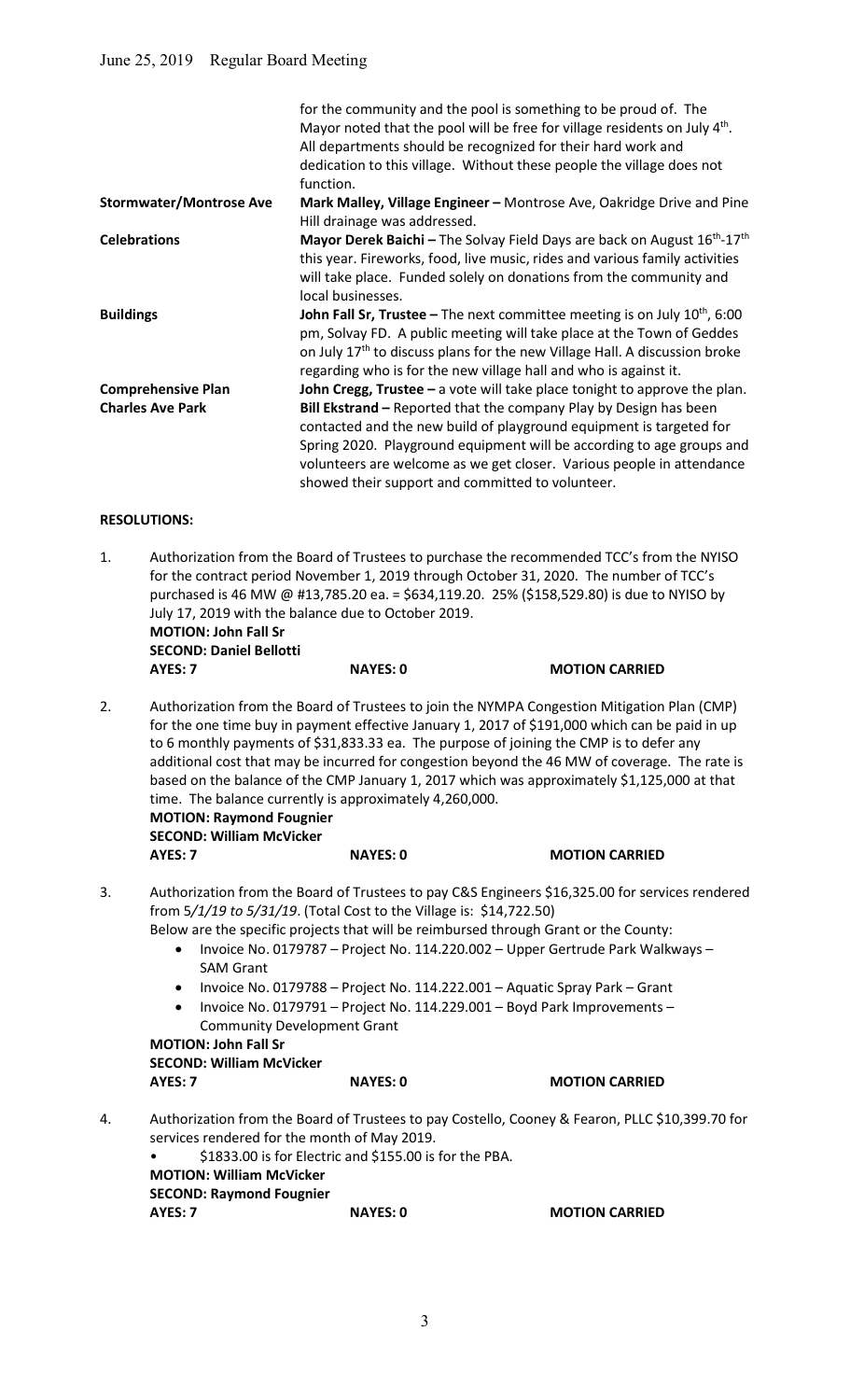| 5.                                                                                                                                                                                                                                                                                                                                                                                                                                                                                                                                                                | <b>SECOND: Thomas Tarolli</b>                                                                                                                                                                                                                                                                                                        | Authorization from the Board of Trustees to approve the minutes from the May 28, 2019<br>Regular Village Board Meeting and the Reading of the Minutes be herewith dispensed.<br><b>MOTION: Raymond Fougnier</b> |                       |            |  |
|-------------------------------------------------------------------------------------------------------------------------------------------------------------------------------------------------------------------------------------------------------------------------------------------------------------------------------------------------------------------------------------------------------------------------------------------------------------------------------------------------------------------------------------------------------------------|--------------------------------------------------------------------------------------------------------------------------------------------------------------------------------------------------------------------------------------------------------------------------------------------------------------------------------------|-----------------------------------------------------------------------------------------------------------------------------------------------------------------------------------------------------------------|-----------------------|------------|--|
|                                                                                                                                                                                                                                                                                                                                                                                                                                                                                                                                                                   | AYES: 7                                                                                                                                                                                                                                                                                                                              | <b>NAYES: 0</b>                                                                                                                                                                                                 | <b>MOTION CARRIED</b> |            |  |
| Authorization from the Board of Trustees to approve the minutes from the June 3, 2019 Special<br>6.<br>Village Board Meeting and the Reading of the Minutes be herewith dispensed.<br><b>MOTION: John Cregg</b><br><b>SECOND: John Fall Sr</b>                                                                                                                                                                                                                                                                                                                    |                                                                                                                                                                                                                                                                                                                                      |                                                                                                                                                                                                                 |                       |            |  |
|                                                                                                                                                                                                                                                                                                                                                                                                                                                                                                                                                                   | <b>AYES: 6</b>                                                                                                                                                                                                                                                                                                                       | <b>NAYES: 1</b>                                                                                                                                                                                                 | <b>MOTION CARRIED</b> |            |  |
| 7.                                                                                                                                                                                                                                                                                                                                                                                                                                                                                                                                                                | Authorization from the Board of Trustees to approve the minutes from the June 5, 2019 Special<br>Village Board Meeting and the Reading of the Minutes be herewith dispensed.<br><b>MOTION: John Cregg</b><br><b>SECOND: Raymond Fougnier</b>                                                                                         |                                                                                                                                                                                                                 |                       |            |  |
|                                                                                                                                                                                                                                                                                                                                                                                                                                                                                                                                                                   | AYES: 6                                                                                                                                                                                                                                                                                                                              | <b>NAYES: 1</b>                                                                                                                                                                                                 | <b>MOTION CARRIED</b> |            |  |
| 8.<br>Authorization from the Board of Trustees to introduce Local Law C of 2019 to amend Chapter 56<br>of the Village Code to identify responsibility for the maintenance of property relative to the<br>growth of brush, grass, and weeds, declaring the matter an Unlisted Action for purposes of<br>SEQRA and rendering a negative declaration, and scheduling a public hearing for July 23, 2019,<br>at 6:00 p.m. All in accordance with the full resolution circulated to the village board.<br><b>MOTION: John Cregg</b><br><b>SECOND: Raymond Fougnier</b> |                                                                                                                                                                                                                                                                                                                                      |                                                                                                                                                                                                                 |                       |            |  |
|                                                                                                                                                                                                                                                                                                                                                                                                                                                                                                                                                                   | AYES: 7                                                                                                                                                                                                                                                                                                                              | <b>NAYES: 0</b>                                                                                                                                                                                                 | <b>MOTION CARRIED</b> |            |  |
| 9.                                                                                                                                                                                                                                                                                                                                                                                                                                                                                                                                                                | Authorization from the Board of Trustees to hire the following Life Guards for the Solvay Pool:<br>Kylie Nowicki and Daniel Cherry - \$12/per hour<br>$\bullet$<br>Kaitlin Dunning - \$12.40/per hour<br>$\bullet$<br><b>MOTION: Thomas Tarolli</b><br><b>SECOND: John Cregg</b>                                                     |                                                                                                                                                                                                                 |                       |            |  |
|                                                                                                                                                                                                                                                                                                                                                                                                                                                                                                                                                                   | AYES: 7                                                                                                                                                                                                                                                                                                                              | <b>NAYES: 0</b>                                                                                                                                                                                                 | <b>MOTION CARRIED</b> |            |  |
| 10.                                                                                                                                                                                                                                                                                                                                                                                                                                                                                                                                                               | Authorization from the Board of Trustees to approve Costello, Cooney & Fearon, PLLC to open<br>a new and separate file for legal work undertaken for the Village, pertaining to the new Village<br>Hall Project, at the hourly rate approved at the organizational meeting of \$150.00 per hour.<br><b>MOTION:</b><br><b>SECOND:</b> |                                                                                                                                                                                                                 |                       |            |  |
|                                                                                                                                                                                                                                                                                                                                                                                                                                                                                                                                                                   | <b>William McVicker</b>                                                                                                                                                                                                                                                                                                              | <b>Trustee</b>                                                                                                                                                                                                  | Voted                 | No         |  |
|                                                                                                                                                                                                                                                                                                                                                                                                                                                                                                                                                                   | <b>Raymond Fougnier</b>                                                                                                                                                                                                                                                                                                              | <b>Trustee</b>                                                                                                                                                                                                  | <b>Voted</b>          | No         |  |
|                                                                                                                                                                                                                                                                                                                                                                                                                                                                                                                                                                   | <b>John Cregg</b>                                                                                                                                                                                                                                                                                                                    | <b>Trustee</b>                                                                                                                                                                                                  | <b>Voted</b>          | <b>Yes</b> |  |
|                                                                                                                                                                                                                                                                                                                                                                                                                                                                                                                                                                   | John Fall Sr                                                                                                                                                                                                                                                                                                                         | <b>Trustee</b>                                                                                                                                                                                                  | <b>Voted</b>          | <b>Yes</b> |  |
|                                                                                                                                                                                                                                                                                                                                                                                                                                                                                                                                                                   | <b>Daniel Bellotti</b>                                                                                                                                                                                                                                                                                                               | <b>Trustee</b>                                                                                                                                                                                                  | <b>Voted</b>          | <b>No</b>  |  |
|                                                                                                                                                                                                                                                                                                                                                                                                                                                                                                                                                                   | <b>Thomas Tarolli</b>                                                                                                                                                                                                                                                                                                                | <b>Trustee</b>                                                                                                                                                                                                  | <b>Voted</b>          | <b>Yes</b> |  |
|                                                                                                                                                                                                                                                                                                                                                                                                                                                                                                                                                                   | <b>Derek Baichi</b>                                                                                                                                                                                                                                                                                                                  | <b>Mayor</b>                                                                                                                                                                                                    | Voted                 | Yes        |  |

## MOTION CARRIED

11. Authorization from the Board of Trustees to introduce Local Law B of 2019 to amend Chapter 165 of the Village Code to revise the definition of "business use" and the amend the permitted District Uses, declaring the matter a Type I Action for purposes of SEQRA and rendering a negative declaration, and scheduling a public hearing for July 23, 2019, at 6:00 p.m. All in accordance with the full resolution that has been circulated to the village board. MOTION: Thomas Tarolli SECOND: John Fall Sr AYES: 7 NAYES: 0 MOTION CARRIED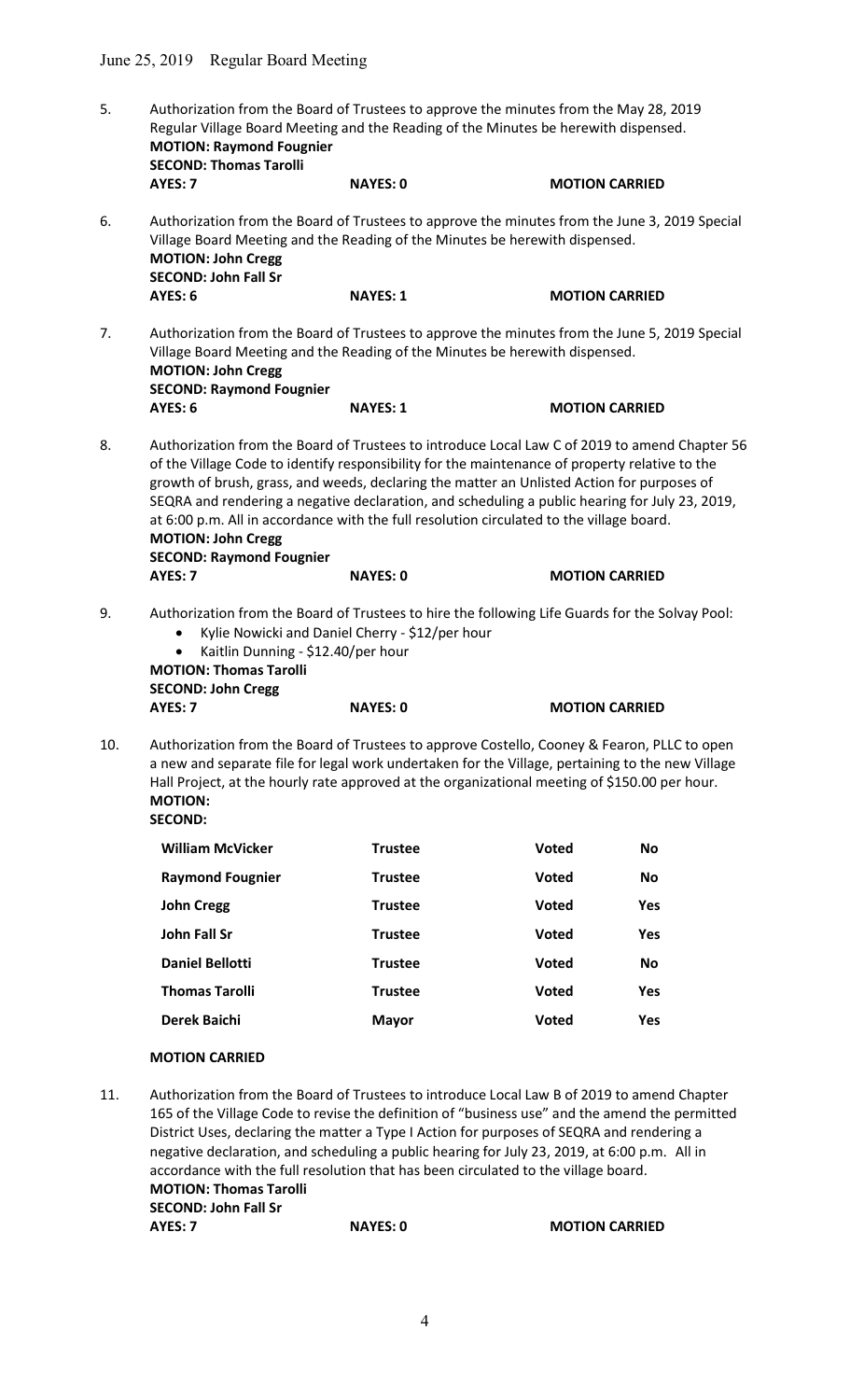### June 25, 2019 Regular Board Meeting

12. Authorization from the Board of Trustees for the adoption of the Town of Geddes and Village of Solvay Joint Municipal Comprehensive Plan, dated June 25, 2019.

WHEREAS, in accordance with the provisions of §272-a of New York State Town Law and §7-722 of New York State Village Law, in early 2017 the Town of Geddes and Village of Solvay started the process to adopt a Town of Geddes and Village of Solvay Joint Municipal Comprehensive Plan; and

 WHEREAS, pursuant to Town Law §272-a 5.(b), Village Law §7-722 5.(b), and General Municipal Law §239 l, m and n, the proposed Town of Geddes and Village of Solvay Joint Municipal Comprehensive Plan was referred to the Onondaga County Planning Board; and

 WHEREAS, in a Resolution dated April 24, 2019, the Onondaga County Planning Board recommended that said Town of Geddes and Village of Solvay Joint Municipal Comprehensive Plan be approved, with several recommendations which were reviewed and the draft plan was updated accordingly, and

 WHEREAS, the Town of Geddes Town Board and Village of Solvay Board of Trustees held a joint public hearing on May 7, 2019 to consider the proposed Town of Geddes and Village of Solvay Joint Municipal Comprehensive Plan, and also continued to solicit and receive written and electronic comments from the public on the draft plan; and

 WHEREAS, pursuant to the State Environmental Quality Review Act (SEQRA) and Town Law Section 272-a(8), the Geddes Town Board, as SEQRA lead agency, in a Resolution dated June 11, 2019 determined that the adoption of the Town of Geddes and Village of Solvay Joint Municipal Comprehensive Plan will not result in any significant adverse impacts, and made a negative declaration, said Resolution is expressly incorporated herein; and

 WHEREAS, the Town of Geddes Town Board and Village of Solvay Board of Trustees held another joint public hearing on June 25, 2019 to consider adoption of the Town of Geddes and Village of Solvay Joint Municipal Comprehensive Plan,

NOW, THEREFORE, BE IT RESOLVED, by the Village Board of Trustees in regular session duly convened as follows:

RESOLVED that the Village of Solvay Board of Trustees hereby adopts the Town of Geddes and Village of Solvay Joint Municipal Comprehensive Plan dated June 25, 2019 as its official Comprehensive Plan; and be it further

RESOLVED that the adopted Town of Geddes and Village of Solvay Joint Municipal Comprehensive Plan be filed in the office of the Geddes Town Clerk and the Solvay Village Clerk, and that the Geddes Town Clerk is hereby authorized and directed to file a copy of said adopted Town of Geddes and Village of Solvay Joint Municipal Comprehensive Plan in the office of the Onondaga County Planning Board; and it is further

RESOLVED, that the Solvay Village Clerk is hereby authorized and directed to file a copy of said adopted Joint Municipal Plan in the Office of the Onondaga County Planning Board.

### MOTION: Raymond Fougnier SECOND: John Cregg

| <b>William McVicker</b> | <b>Trustee</b> | Voted        | Yes        |
|-------------------------|----------------|--------------|------------|
| <b>Daniel Bellotti</b>  | <b>Trustee</b> | Voted        | Yes        |
| <b>Thomas Tarolli</b>   | <b>Trustee</b> | Voted        | <b>Yes</b> |
| <b>Raymond Fougnier</b> | <b>Trustee</b> | Voted        | Yes        |
| <b>John Cregg</b>       | <b>Trustee</b> | Voted        | Yes        |
| <b>John Fall Sr</b>     | <b>Trustee</b> | <b>Voted</b> | Yes        |
| Derek Baichi            | <b>Mayor</b>   | Voted        | <b>No</b>  |

The Resolution was thereupon declared and passed.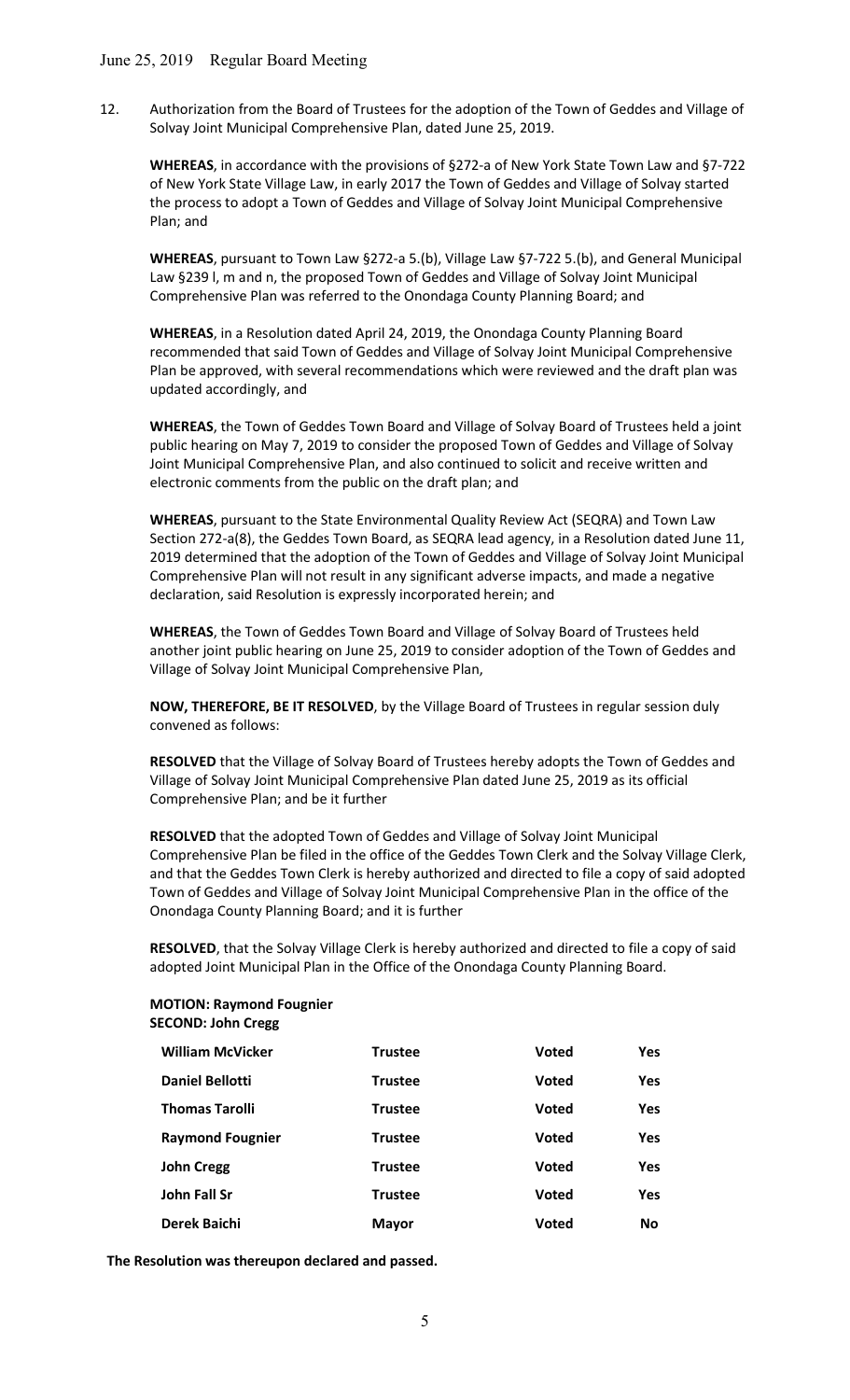June 25, 2019 Regular Board Meeting

Dated: June 25, 2019

#### PETITIONS:

John McPeak, resident questioned the request by Trustee Fougnier at the meeting to review checks that are being sent out. Mr. McPeak also questioned why Trustee Fougnier voted against using Costello, Cooney and Fearon as the firm for the new village hall.

John Fall Sr, Deputy Mayor reflected on the numerous meetings that have took place regarding the new village hall and the potential locations.

Joe Britton, resident requested an apology from the Mayor for the nick names he has come up with for various village board members. Mr. Britton questioned by explicit images of the Mayor were liked by certain board members on Facebook.

Deb DiGilio, resident requested a Sgt at arms be apart of village board meeting to keep in order.

James Baleno, resident discussed the recent Facebook posts by DPW workers reflecting negatively on the village.

Ty Marshal, resident represents the Solvay School Board and is in charge of a much more substantial budget that the village board. Mr. Marshal expressed how the children are witnessing the disrespect among village board members. A thank was made for the pride flag at the village hall. It's a sign of hope and means a lot to individuals within our community.

John Maestri, resident addressed the February 26<sup>th</sup> board meeting and how Trustee Fougnier has missed a significant amount of village board meetings.

Patty Blanchard, resident expressed her gratitude for Mayor Baichi and what he has done for the community. Significant improvement has been made to the village since he has been Mayor.

Mayor Baichi closed the petition portion of the meeting. Mr. Baichi expressed how he has tried to compromise with the trustees on several occasions. He has begged for unity and knows the people believe in him. Politics have taken over and it is a shame. The name calling needs to stop. A movement is growing and we shall prevail.

Resolved that this Board of Trustees move into Executive Session to discuss a contract and/or personnel matter at 8:50 p.m.

MOTION: John Fall Sr SECOND: Thomas Tarolli AYES: 7 NAYES: 0 MOTION CARRIED

Resolved that the Executive Session be closed and that this Board return to the regular meeting at 9:07 p.m.

MOTION: John Fall Sr SECOND: Raymond Fougnier AYES: 7 NAYES: 0 MOTION CARRIED

### Action/No action was taken at the Executive session meeting.

NEW BUSINESS:

1. Authorization from the Board of Trustees to amend Resolution #1 from the June 3, 2019 Special Board Meeting to reflect the \$200 a day compensation not to exceed 5 days per week. MOTION: John Cregg SECOND: Daniel Bellotti AYES: 7 NAYES: 0 MOTION CARRIED